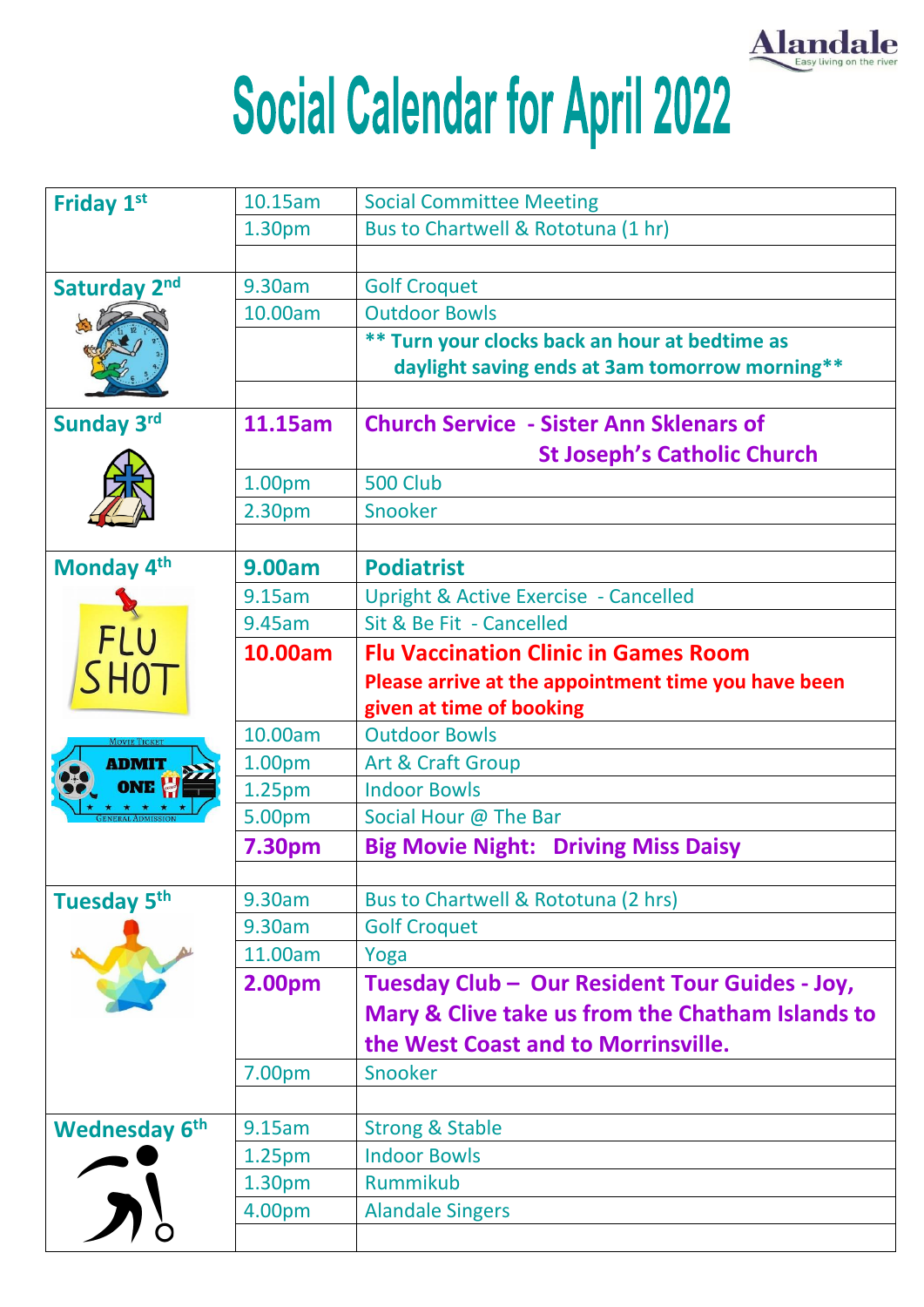| Thursday 7th               | 9.30am             | The Base/City Bus Service (2.5hrs)           |
|----------------------------|--------------------|----------------------------------------------|
|                            | 9.30am             | <b>Aquarobics with Cherry</b>                |
|                            | 9.30am             | <b>Golf Croquet</b>                          |
|                            | 10.00am            | <b>Outdoor Bowls</b>                         |
|                            | 10.45am            | <b>Bible Group</b>                           |
|                            | 11.00am            | Yoga                                         |
|                            | 1.00pm             | <b>Mah Jong</b>                              |
|                            | 3.00pm             | Snooker                                      |
|                            | 5.00pm             | Social Hour @ The Bar & Pizza Night (\$4)    |
|                            |                    |                                              |
| Friday 8th                 | 9.15am             | <b>Upright &amp; Active Exercise</b>         |
|                            | 9.45am             | Sit & Be Fit                                 |
|                            | 1.30pm             | Bus to Chartwell & Rototuna (1 hr)           |
|                            | 2.00pm             | <b>Line Dancing</b>                          |
|                            |                    |                                              |
| Saturday 9th               | 9.30am             | <b>Golf Croquet</b>                          |
|                            | 10.00am            | <b>Outdoor Bowls</b>                         |
|                            |                    |                                              |
| Sunday 10th                | 1.00pm             | 500 Club                                     |
| SauSage                    |                    | Snooker                                      |
|                            | 2.30pm             |                                              |
|                            | 5.00pm             | <b>Sausage Sizzle</b>                        |
|                            |                    |                                              |
|                            | 9.15am             | <b>Upright Active Exercise</b>               |
| Monday 11th                | 9.45am             | Sit & Be Fit                                 |
|                            | 10.00am            | <b>Outdoor Bowls</b>                         |
|                            | 10.00am            | <b>Book Discussion Group</b>                 |
|                            | 1.00pm             | <b>Art &amp; Craft Group</b>                 |
| CIISSI                     | 1.25 <sub>pm</sub> | <b>Indoor Bowls</b>                          |
| GROUP                      | 5.00pm             | Social Hour @ The Bar                        |
|                            |                    |                                              |
| Tuesday 12th               | 9.30am             | Bus to Chartwell & Rototuna (2 hrs)          |
|                            | 9.30am             | <b>Golf Croquet</b>                          |
|                            | 10.00am            | <b>Genealogy Group</b>                       |
| <b>SWAP</b><br><b>MEET</b> | 10.30am            | <b>SWAP DAY</b>                              |
|                            | 11.00am            | Yoga                                         |
|                            | 2.00pm             | <b>Mobility Scooter Picnic</b>               |
|                            |                    | Meet at the Clubhouse for a 2.00pm departure |
|                            | 7.00pm             | Snooker                                      |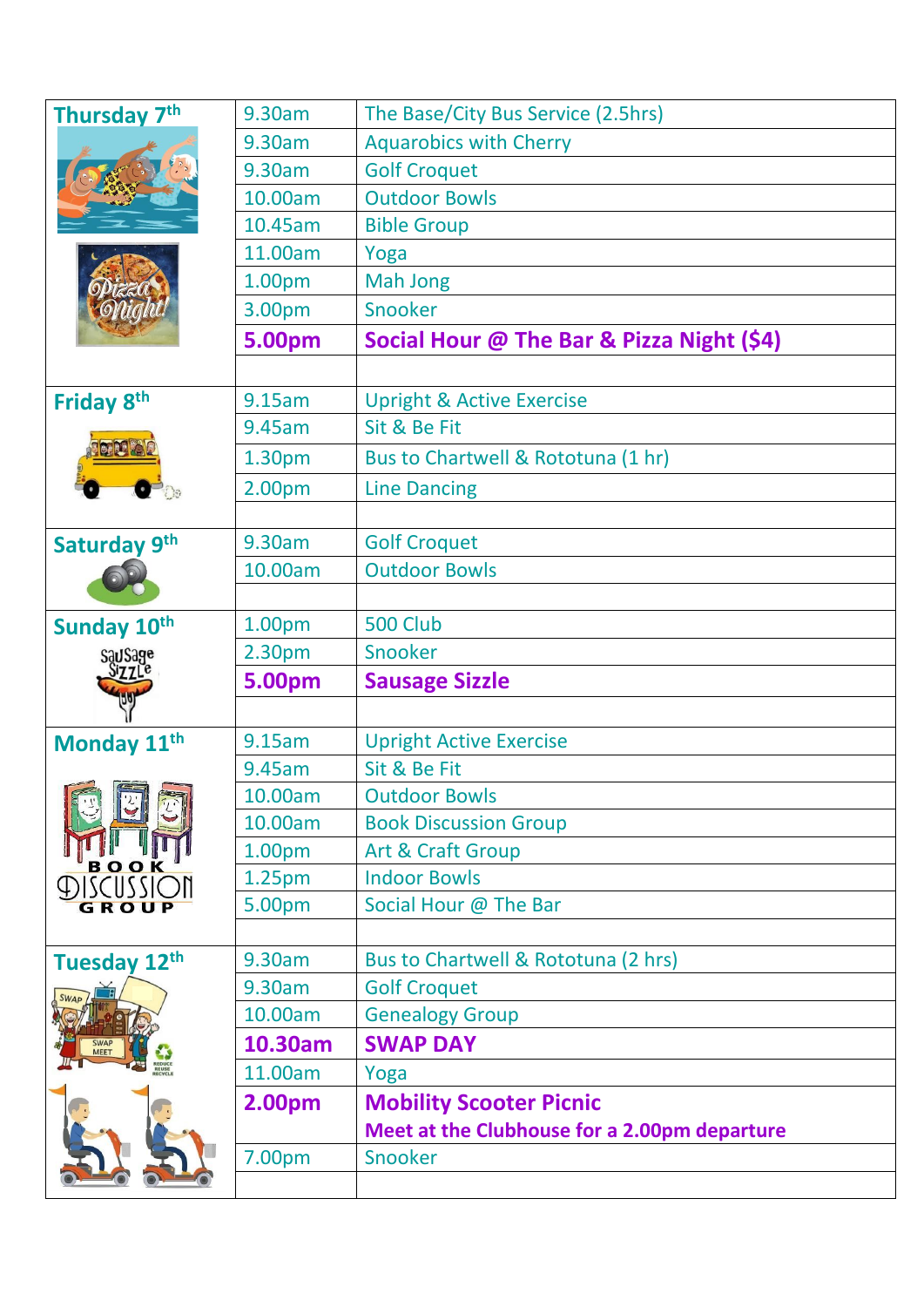| <b>Wednesday 13th</b>                  | 9.15am             | Strong & Stable - class will be held outside                                                 |
|----------------------------------------|--------------------|----------------------------------------------------------------------------------------------|
|                                        | 10.00am            | <b>Village Coffee Morning in Games Room</b>                                                  |
|                                        | 1.25 <sub>pm</sub> | <b>Indoor Bowls</b>                                                                          |
|                                        | 1.30pm             | Rummikub                                                                                     |
|                                        | 4.00pm             | <b>Alandale Singers</b>                                                                      |
|                                        |                    |                                                                                              |
| Thursday 14th                          | 9.30am             | <b>Aquarobics with Cherry</b>                                                                |
|                                        | 9.30am             | <b>Golf Croquet</b>                                                                          |
|                                        | 10.00am            | <b>Outdoor Bowls</b>                                                                         |
|                                        | 10.45am            | <b>Bible Group</b>                                                                           |
|                                        | 11.00am            | Yoga                                                                                         |
|                                        | 1.00pm             | <b>Mah Jong</b>                                                                              |
|                                        | 3.00pm             | Snooker                                                                                      |
|                                        | 5.00pm             | Social Hour @ The Bar                                                                        |
|                                        |                    |                                                                                              |
| Friday 15th<br>$\bigcirc$ OOD<br>FRIDA |                    | <b>OFFICE IS CLOSED - GOOD FRIDAY</b>                                                        |
| Saturday 16th                          | 9.30am             | <b>Golf Croquet</b>                                                                          |
|                                        | 10.00am            | <b>Outdoor Bowls</b>                                                                         |
|                                        |                    |                                                                                              |
| Sunday 17th                            | 10.30am            | <b>Easter Sunday Morning Tea</b><br>Come along and join us for a tea or coffee and Hot Cross |
|                                        |                    | <b>Buns</b>                                                                                  |
|                                        | 1.00pm             | <b>500 Club</b>                                                                              |
|                                        | 2.30pm             | Snooker                                                                                      |
|                                        |                    |                                                                                              |
| Monday 18th                            |                    | <b>OFFICE IS CLOSED - EASTER MONDAY</b>                                                      |
| <b>Easter</b>                          | 10.00am            | <b>Outdoor Bowls</b>                                                                         |
| <b>Monday</b>                          | 1.00 <sub>pm</sub> | Art & Craft Group                                                                            |
|                                        | 1.25 <sub>pm</sub> | <b>Indoor Bowls</b>                                                                          |
|                                        | 5.00pm             | Social Hour @ The Bar                                                                        |
|                                        |                    |                                                                                              |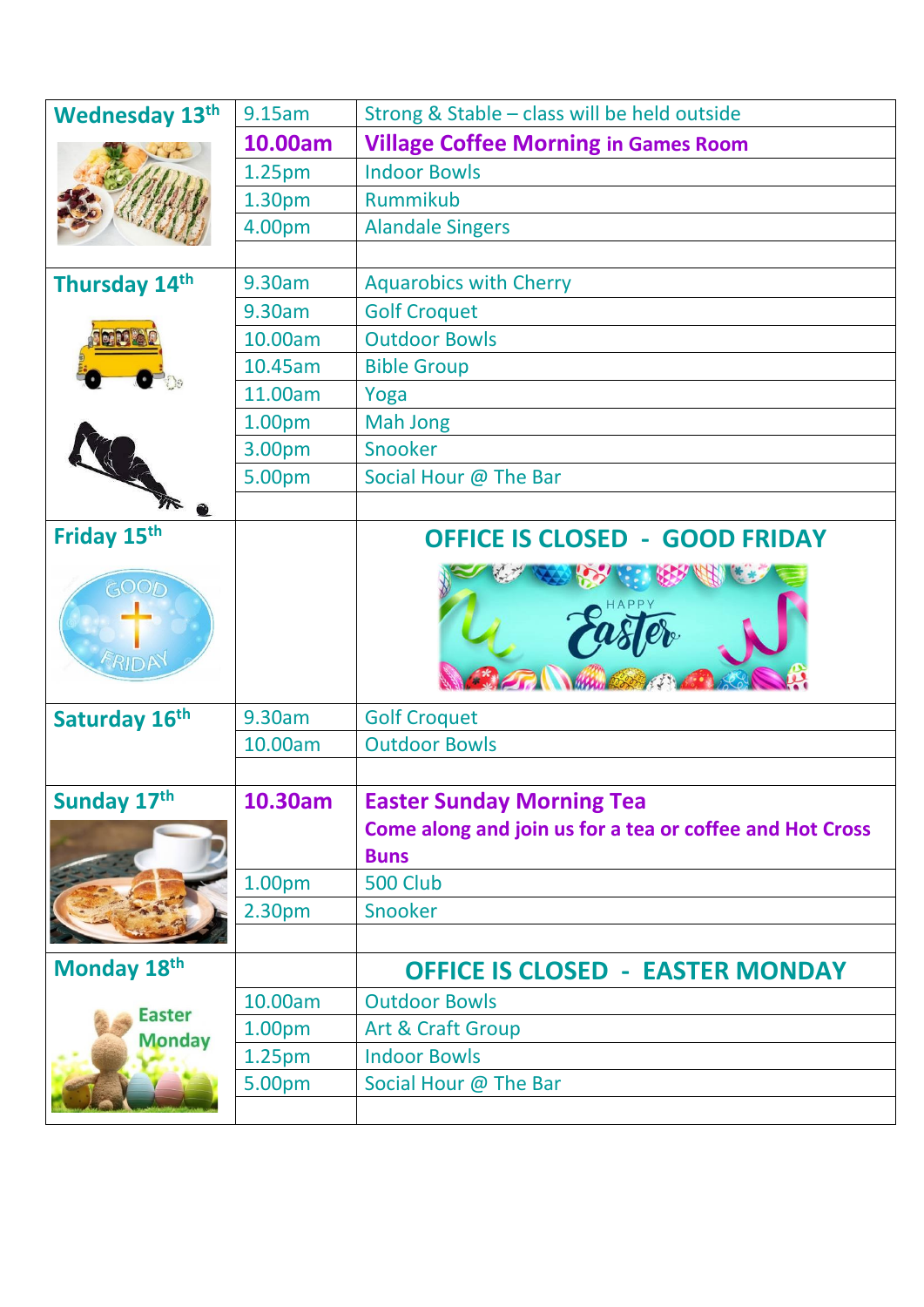| Tuesday 19th            | 9.30am             | Bus to Chartwell & Rototuna (2 hrs)  |
|-------------------------|--------------------|--------------------------------------|
|                         | 9.30am             | <b>Golf Croquet</b>                  |
|                         | 11.00am            | Yoga - Cancelled                     |
|                         | 2.00pm             | <b>Informal Book Group</b>           |
|                         | 7.00pm             | Snooker                              |
|                         |                    |                                      |
| <b>Wednesday 20th</b>   | 9.15am             | <b>Strong &amp; Stable</b>           |
|                         | 1.15 <sub>pm</sub> | <b>Indoor Bowls Tournament</b>       |
|                         | 1.30pm             | Rummikub                             |
|                         | 4.00pm             | <b>Alandale Singers</b>              |
|                         |                    |                                      |
| Thursday 21st           | 9.30am             | <b>Aquarobics with Cherry</b>        |
|                         | 9.30am             | <b>Golf Croquet</b>                  |
|                         | 10.00am            | <b>Outdoor Bowls</b>                 |
|                         | 10.45am            | <b>Bible Group</b>                   |
|                         | 11.00am            | Yoga - Cancelled                     |
|                         | 1.00pm             | <b>Mah Jong</b>                      |
|                         | 3.00pm             | Snooker                              |
|                         | 5.00pm             | Social Hour @ The Bar                |
|                         |                    |                                      |
| Friday 22nd             | 9.15am             | <b>Upright &amp; Active Exercise</b> |
|                         | 9.45am             | Sit & Be Fit                         |
|                         | 1.30pm             | Bus to Chartwell & Rototuna (1 hr)   |
|                         | 2.00pm             | <b>Line Dancing</b>                  |
|                         |                    |                                      |
| Saturday 23rd           | 9.30am             | <b>Golf Croquet</b>                  |
|                         | 10.00am            | <b>Outdoor Bowls</b>                 |
|                         |                    |                                      |
| Sunday 24th             | 1.00pm             | <b>500 Club</b>                      |
|                         | 2.30 <sub>pm</sub> | Snooker                              |
|                         |                    |                                      |
| Monday 25 <sup>th</sup> |                    | <b>OFFICE IS CLOSED - ANZAC DAY</b>  |
|                         | 10.00am            | <b>Outdoor Bowls - Cancelled</b>     |
|                         | 10.30am            | <b>Alandale ANZAC Day Service</b>    |
|                         | 1.00pm             | <b>Art &amp; Craft Group</b>         |
| $s_t$ WE FOY            | 1.25 <sub>pm</sub> | <b>Indoor Bowls - Cancelled</b>      |
|                         | 5.00pm             | Social Hour @ The Bar                |
|                         |                    |                                      |